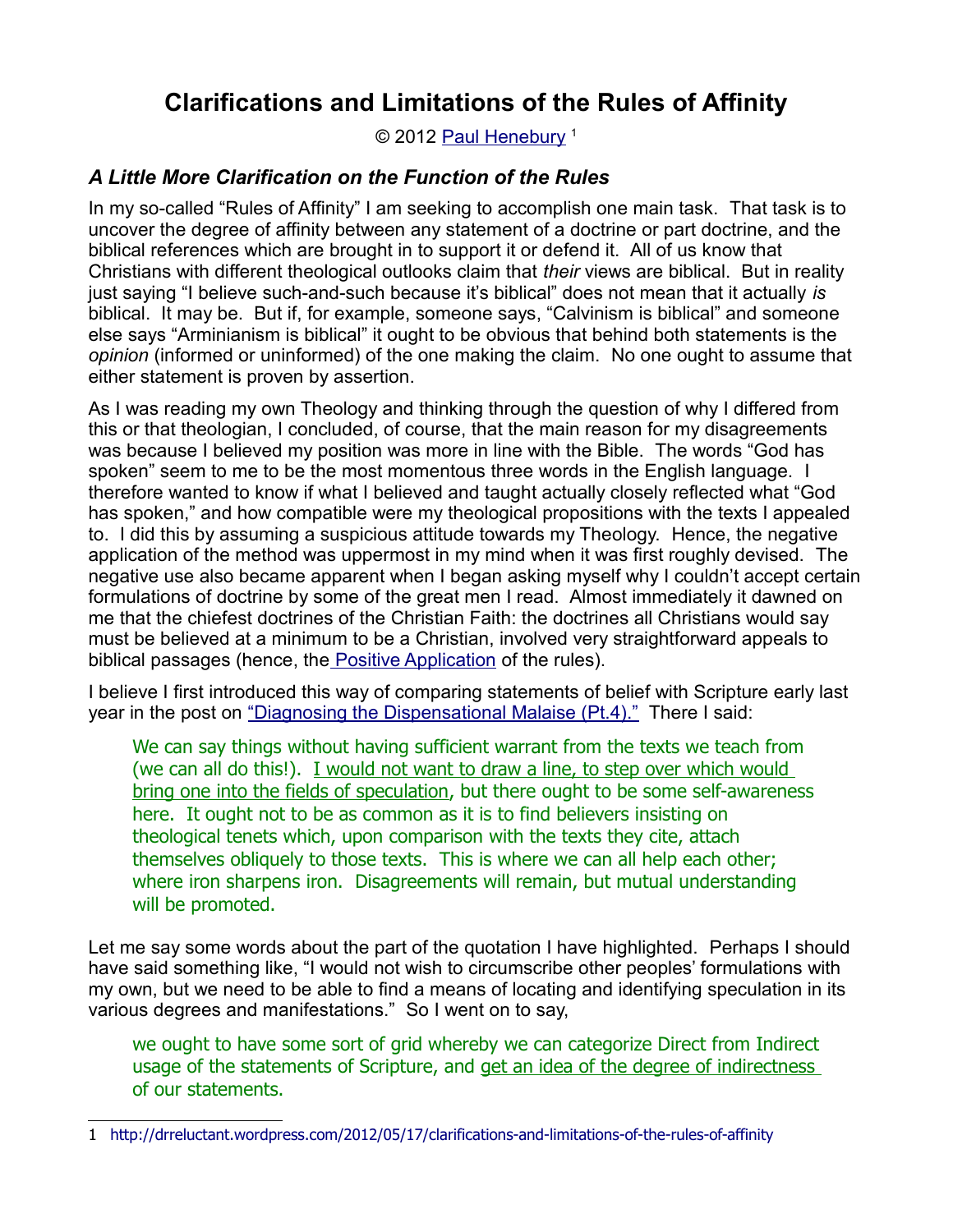This is what I think the Rules of Affinity help us to do. But there are some things they cannot do.

# **What the Rules Don't Do**

#### **1.** *First, the rules do not replace nor attempt to usurp grammaticalhistorical exegesis:*

I say this with an awareness of the fact that the various systems of theology mean different things by this term nowadays. It used to be that everyone agreed what the term "grammatico-historical hermeneutics" (hereafter G-H) meant. It meant seeking as much as possible to put oneself into the situation of the writer while paying special attention to his words in their lexical meanings and the larger context in which they are used. Thus, Milton Terry wrote:

In the systematic presentation, therefore, of any scriptural doctrine, we are always to make a discriminating use of sound hermeneutical principles. We must not study them in the light of modern systems of divinity, but should aim rather to place ourselves in the position of the sacred writers, and study to obtain the impression their words would naturally have made upon the minds of the first hearers…Still less should we allow ourselves to be influenced by any presumptions of what the Scriptures ought to teach… – Quoted in Robert L. Thomas, Evangelical Hermeneutics: The New Versus the Old, 55.

To add a later comment, Robert Thomas himself, when writing about the gospels, observes:

Grammatical-historical hermeneutics do not assume an esoteric message requiring special keys to unlock meaning. Rather, they follow the usual laws of language that advocate that the Gospels mean what they say, without any special coding – such as midrashic or haggadic style or any other type of literary signals – necessary to unlock meaning. – Ibid. 291

As Thomas demonstrates in his book, G-H hermeneutics is often taken to include application or the analogy of faith, or theology, or even ones understanding of the whole canon. But listen to another voice:

In the last analysis, our theology finds its solid foundation only in the grammatical sense of Scripture. Theological knowledge will be faulty in proportion to its deviation from the plain meaning of the Bible. – Louis Berkhof, Principles of Biblical Interpretation, 74.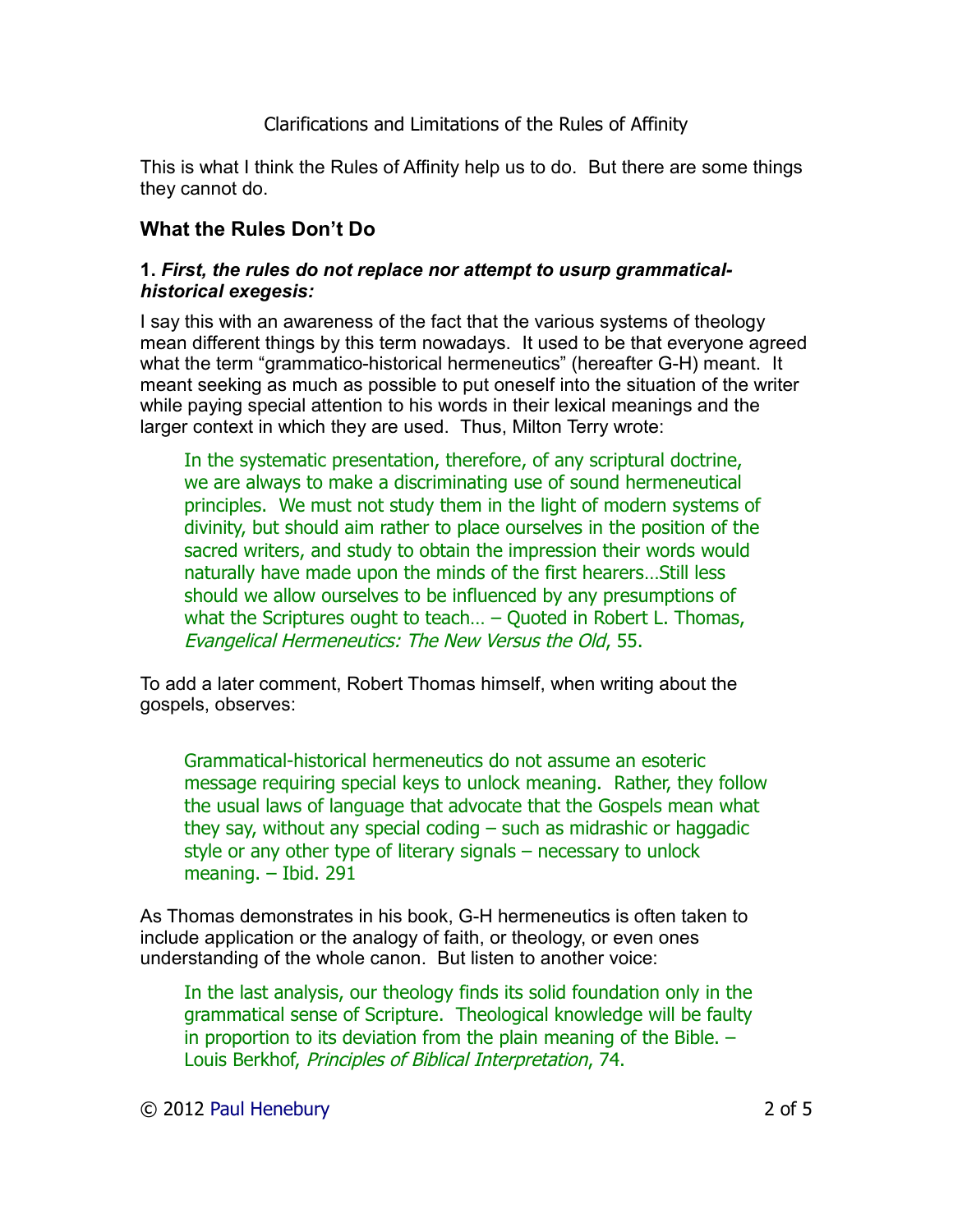I appreciate that Berkhof held many interpretations which would succumb to the lower categories of the Rules of Affinity, but that is not because of what he stated above. Rather, it is because of his firm belief in the theological interpretation of Scripture (as in chapter 7 of his manual). The Rules of Affinity do not judge the propriety of a theological interpretation. They do, however, uncover it!

# **2.** *The rules do not judge the "rightness" of any proposition:*

Any viewpoint which is self-limiting in its openness to methods of hermeneutics other than the G-H approach defined above cannot venture beyond the **C3** formulation on the Grid. "Classic" Dispensationalism is the obvious example of this. But what about those views which avail themselves more readily of theological assumptions or ANE parallels and such? Quite often these viewpoints require more detailed explanation and deduction than can be derived simply from the text of Scripture under consideration. One thinks of the "Framework" and "Analogical" interpretations of Genesis 1, or the "Universe as Temple" teaching now in vogue. Older doctrines like particular redemption or infant baptism or "the Christian Sabbath" come to mind.

Under the Rules of Affinity these sorts of ideas do not find support from **C1, C2** or **C3** categories on the Grid. Their "affinity" with the texts used to support them is considerably weaker than, say, the affinity between the proposition, "Christ is our penal substitute" and1 Peter 3:18:

## For Christ also suffered once for sins, the just for the unjust, that He might bring us to God, being put to death in the flesh but made alive by the Spirit

Although this is so, many will still wish to assert that these **C4** and **C5** doctrines are biblical. Whether that be so or not, all the Rules measure is the "distance" between text and proposition; a distance which will need to be made up by inference. But it needs to be said that claiming "I believe this because it's biblical" when that claim cannot be supported via **C1-C3** propositions becomes a less compelling statement to many. The rules make us more aware of what we are doing.

## **3.** *The rules do not adjudicate on matters of "genre"*

While everyone admits that there are different genres in Scripture, some theologies have made themselves heavily reliant on a certain understanding of particular genres. Perhaps the most prominent one is "Apocalyptic," which is leaned upon by some eschatological outlooks even though no scholar's definition of the genre has received full approval. What is meant by "Apocalyptic", and how to identify if and where it is in use is a matter of no little contention in biblical scholarship. Likewise, the use and abuse of typology and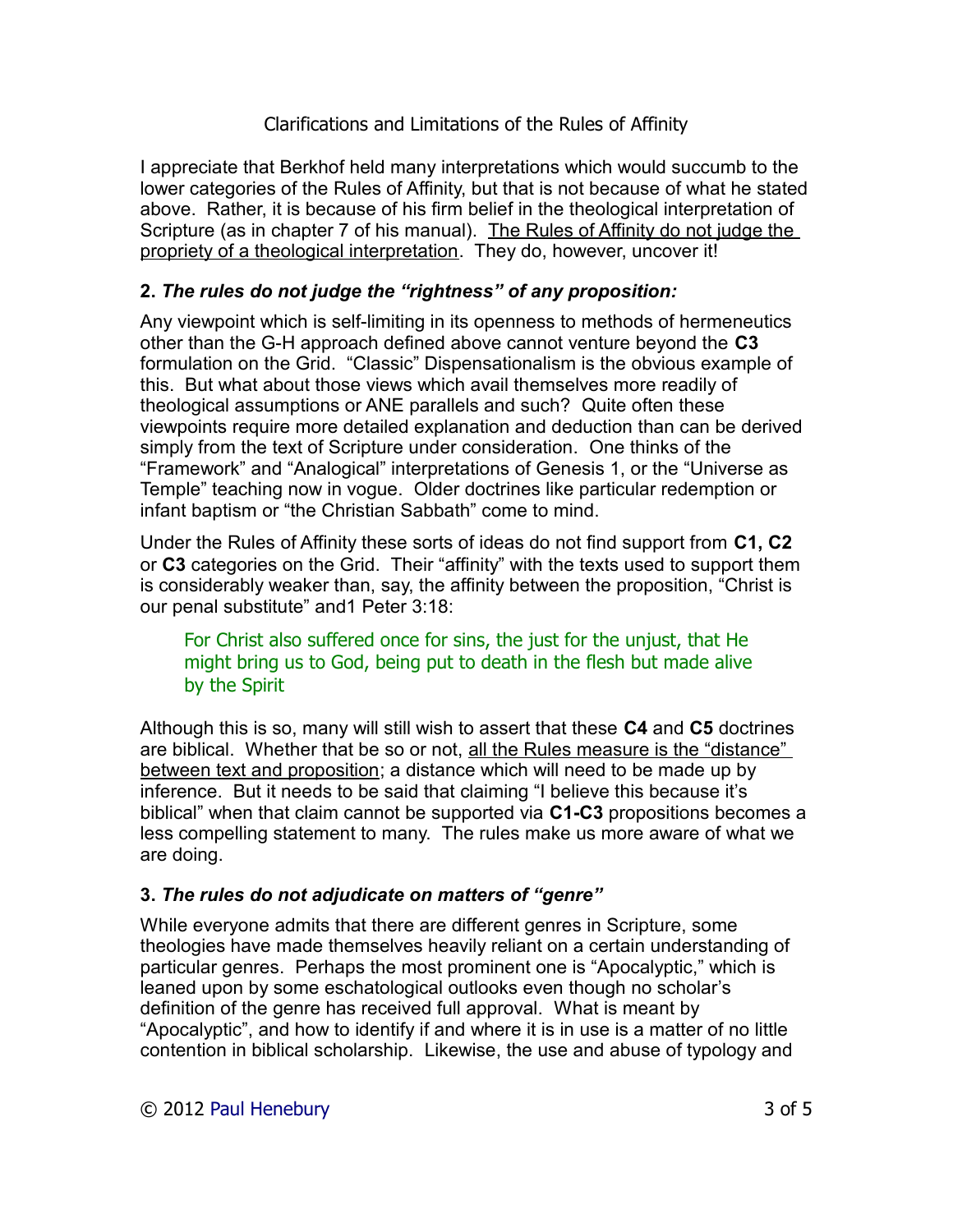its specifics are constantly debated back and forth.

That a genre is employed can be admitted into the Rules. But when ones understanding of a genre begins to separate the actual words of a Bible passage from any proposed theological outcome the Rules will disclose the separation (viz. degree of affinity).

To pick an obvious example, consider two interpretative views of the following text:

And I heard the number of those who were sealed, one hundred and forty-four thousand sealed from every tribe of the sons of Israel: 5 from the tribe of Judah, twelve thousand were sealed, from the tribe of Reuben twelve thousand, from the tribe of Gad twelve thousand, 6 from the tribe of Asher twelve thousand, from the tribe of Naphtali twelve thousand, from the tribe of Manasseh twelve thousand, 7 from the tribe of Simeon twelve thousand, from the tribe of Levi twelve thousand, from the tribe of Issachar twelve thousand, 8 from the tribe of Zebulun twelve thousand, from the tribe of Joseph twelve thousand, from the tribe of Benjamin, twelve thousand were sealed. 9 After these things I looked, and behold, a great multitude, which no one could count, from every nation and all tribes and peoples and tongues, standing before the throne and before the Lamb, clothed in white robes, and palm branches were in their hands; (Rev. 7:4-9)

First a comment by a dispensational premillennialistist:

chapter 7 contains two incidents: the sealing of the 144,000 of the tribes of Israel; a great multitude of all nations and kindreds and people and tongues. – J. B. Smith, A Revelation of Jesus Christ, 127.

Now a comment by an amillennialist:

The difference between the 144,000 "Israelites" and the countless multiethnic multitude is not in the ethnic composition of the two groups but in their location. The sealed and numbered army of Israel shows the faithful church on earth, shielded from apostasy and from God's wrath by our union with the Lamb (bearing his name, sealed by his Spirit). – Dennis E. Johnson, Triumph of the Lamb, 134.

In the treatment of these verses by the two men Smith notices the lack of uniformity in the 29 lists of Israel's tribes in Scripture, and posits reasons for the exclusion of Dan and Ephraim in this list. He also does not venture from the text by calling Israel an army. In the second comment the tribes of Israel in the